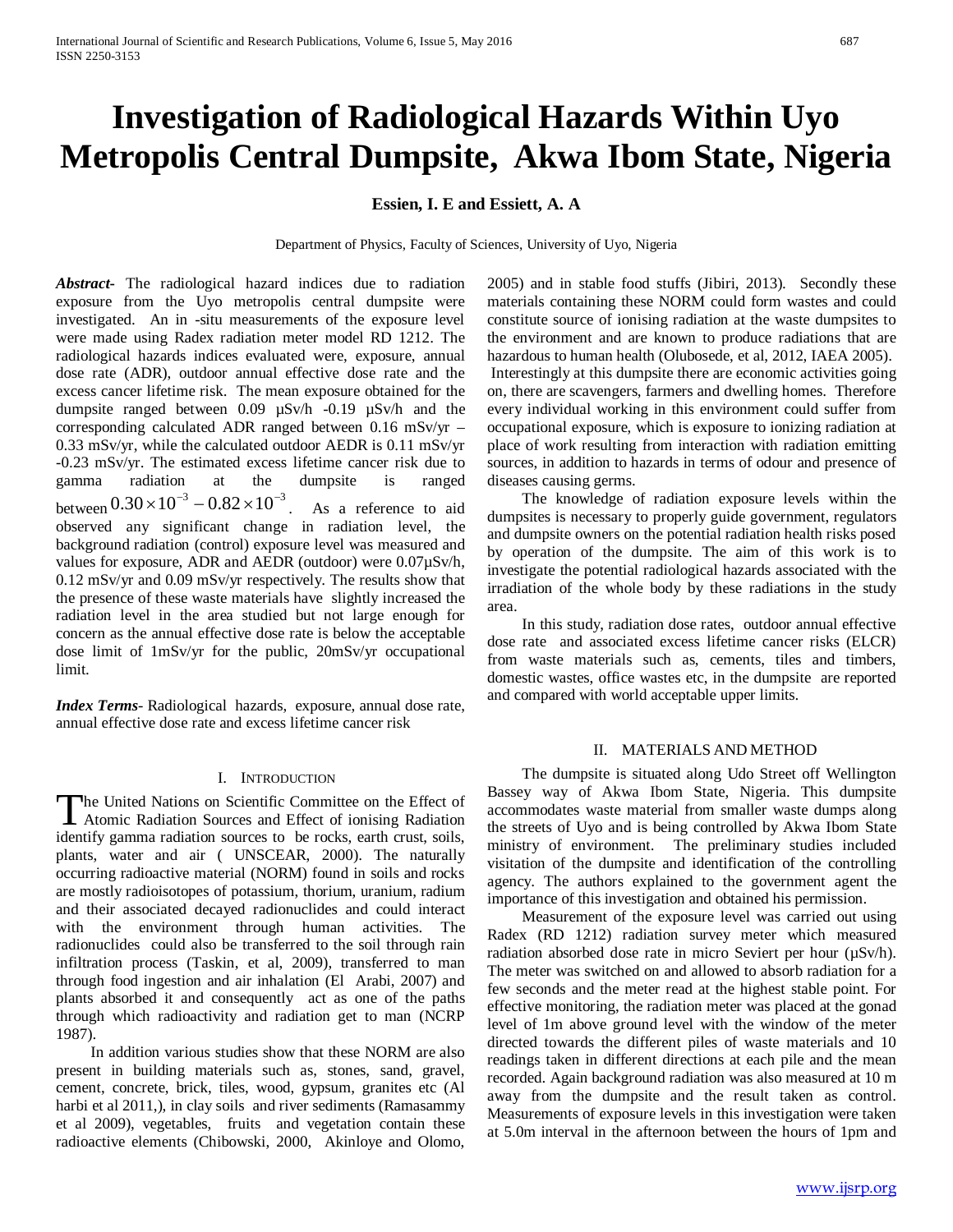International Journal of Scientific and Research Publications, Volume 6, Issue 5, May 2016 688 ISSN 2250-3153

4pm for effective response of the meter to environmental radiation exposures according to the method of Inyang et al 2009.

#### III. CALCULATION OF RADIOLOGICAL HAZARDS INDICES

The exposure  $(\sigma)$  measured in  $\mu$ Sv/h is converted to annual absorbed dose rate ADR in mSv/yr according to equation 1.0 (Etuk, et al 2015)

$$
ADR(mSv / yr) = \sigma(\mu Sv / h) \times OF \times 24 hrs \times 365.25 days \times 10^{-3}
$$
  
1.0  
The excess lifetime cancer risk (ECT R) is calculated from

OF is the occupancy factor and absorbed dose is obtained in  $Gy/h$  from the measured exposure in  $\mu Sv/h$  using the relationship

$$
D(nGy/h) = \frac{\sigma(\mu Sv/h)}{Q} \times 10^{-3}
$$

Q is the quality factor=1.0 for gamma radiation

 The annual effective dose rate (AEDR) per year received by workers and the population is obtained from equation 2.0 (UNSCEAR, 2000)

$$
AEDR(mSv / yr) = D(nGy / h) \times 8760h \times CF \times OF
$$
  
2.0

CF is the conversion factor of the absorbed dose in air to the effective dose.

| S/N            | Site<br>location<br>(m) | $\sigma$ ( $\mu$ Sv/h) | <b>ADR</b><br>(mSv/yr) | <b>AEDR</b><br>outdoor<br>(mSv/yr) | ECLR outdoor<br>$x10^{-3}$ |
|----------------|-------------------------|------------------------|------------------------|------------------------------------|----------------------------|
|                | Control                 | 0.07                   | 0.12                   | 0.09                               | 0.30                       |
| 2              | 5.0                     | 0.09                   | 0.16                   | 0.11                               | 0.39                       |
| 3              | 10.0                    | 0.11                   | 0.19                   | 0.14                               | 0.47                       |
| $\overline{4}$ | 15.0                    | 0.13                   | 0.23                   | 0.16                               | 0.56                       |
| 5              | 20.0                    | 0.15                   | 0.26                   | 0.18                               | 0.64                       |
| 6              | 25.0                    | 0.16                   | 0.28                   | 0.20                               | 0.69                       |
| 7              | 30.0                    | 0.14                   | 0.25                   | 0.17                               | 0.60                       |
| 8              | 35.0                    | 0.16                   | 0.28                   | 0.20                               | 0.69                       |
| 9              | 40.0                    | 0.18                   | 0.32                   | 0.22                               | 0.77                       |
| 10             | 45.0                    | 0.19                   | 0.33                   | 0.23                               | 0.82                       |

**Table 1.0 Measured exposure and calculated radiological hazards indices**

 The radiological hazard indices obtained from the dumpsite shows the mean exposure ranged between 0.09 µSv/h - 0.19 µSv/h and the corresponding calculated ADR is ranged between 0.16 mSv/yr – 0.33 mSv/yr, while the calculated outdoor AEDR ranged between outdoor are 0.11 mSv/yr - 0.23mSv/yr. The corresponding estimated ECLR is ranged between 0.39 x  $10^{-3}$ -0.82 x  $10^{-3}$  with a mean value of 0.63 x  $10^{-3}$ 

$$
CF = 0.7 \frac{Sv}{Gv}
$$

*Gy* , OF is the occupancy factor, the expected period the members of the population would spend within the study area.  $OF = 0.2$  for outdoor as it is expected that human beings would spend 20 % of their time outdoors. Therefore AEDR for outdoor is obtained from equations 4.0 (Gupta and Chauhan 2011)

$$
\frac{AEDR(m^{SV})}{10^{-3}}yr^{3}outdoor = D(nGy/h) \times 8760h \times 0.7Sv / Gy \times 0.2 \times 10^{-3}
$$

The excess lifetime cancer risk (ECLR) is calculated from equation 5.0 (Taskin, et al 2009).

$$
ECLR = AEDR \times DL \times RF
$$
5.0

 Where DL is the duration of life (70 years) and RF is the risk factor, that is, the fatal cancer risk per Sievert. For stochastic effects ICRP 60 recommend  $RF = 0.05$  for the public (Taskin, et al 2009).

#### IV. RESULTS

 The mean measured exposure σ, calculated annual absorbed dose rate(ADR), the annual effective dose rate (AEDR) and estimated excess cancer lifetime risk (ECLR) using equations 1.0-5.0 are presented in table 1.

#### V. DISCUSSION

 The aim of this investigation was to evaluate the contribution of the dumpsite to the exposure level of the environment and compare its value with the world dose limit.

 The International Commission on Radiological Protection (ICRP-2007) recommends that any exposure above the natural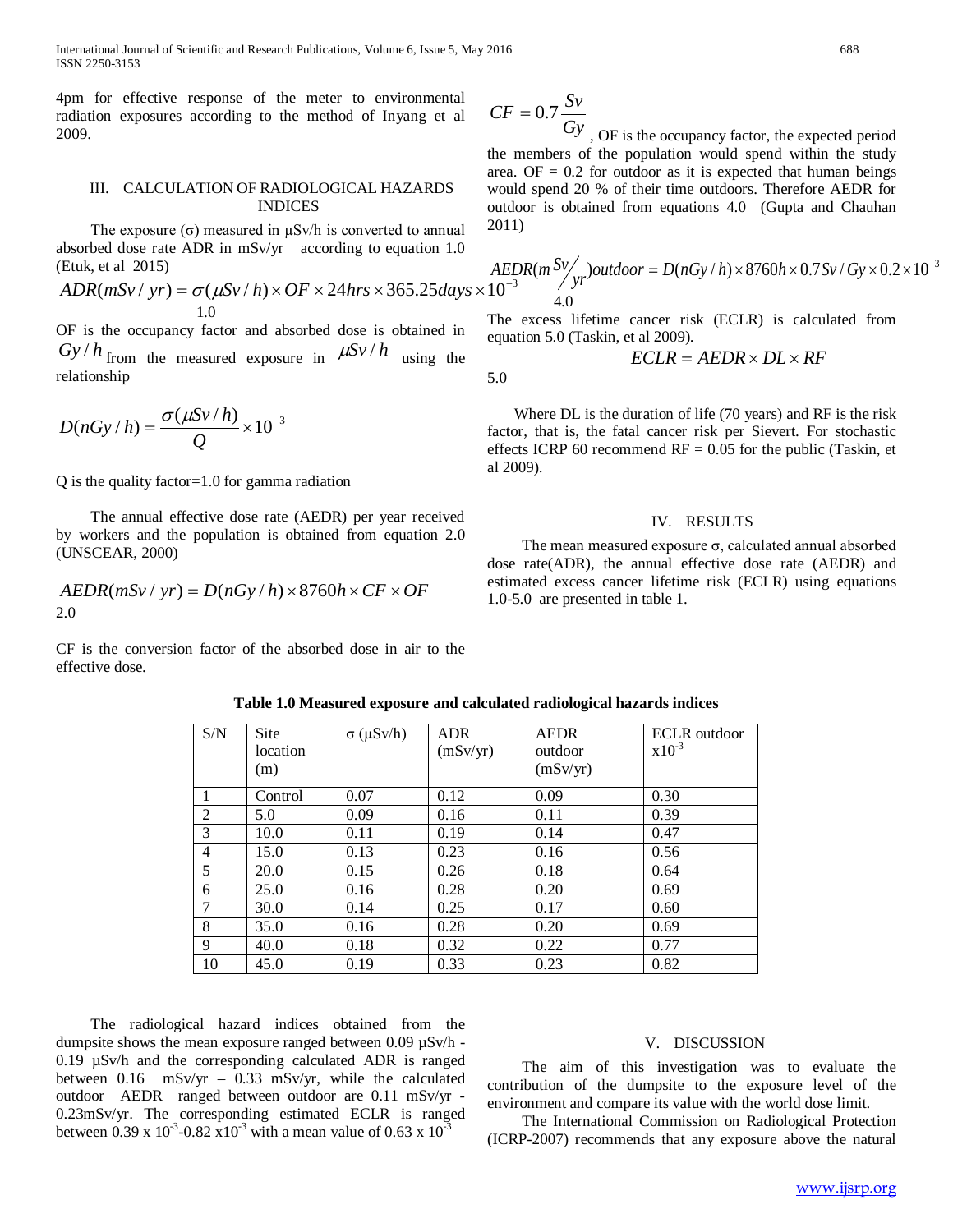background radiation should be regulated and kept as low as reasonably achievable (ALARA). This regulation and the consequence of the risk of high radiation exposure necessitated this investigation. It is known that the level of gamma radiation is directly associated with the activity of concentration of these radionuclides in the materials (Taskin, et al 2009).



**Fig. 1.0 Comparison of the exposure level with location**

 The results presented in fig. 1.0 shows that the measured mean exposure level of 0.15 µSv/h is higher than the natural background radiation of 0.07 µSv/h. This shows that there is residual radioactivity in the waste materials deposited in the dumpsites which could be from the radionuclides of Radium(Ra), Thorium (Th), Uranium (U) and potassium (K) contain in the material (Michael, et al 2010). These waste materials include refuse materials from plastics, car tyres, paper products, metal scraps, electronics and vegetables waste.



**Fig 2.0 Comparison of the ADR (mSv/yr) with the location (m)**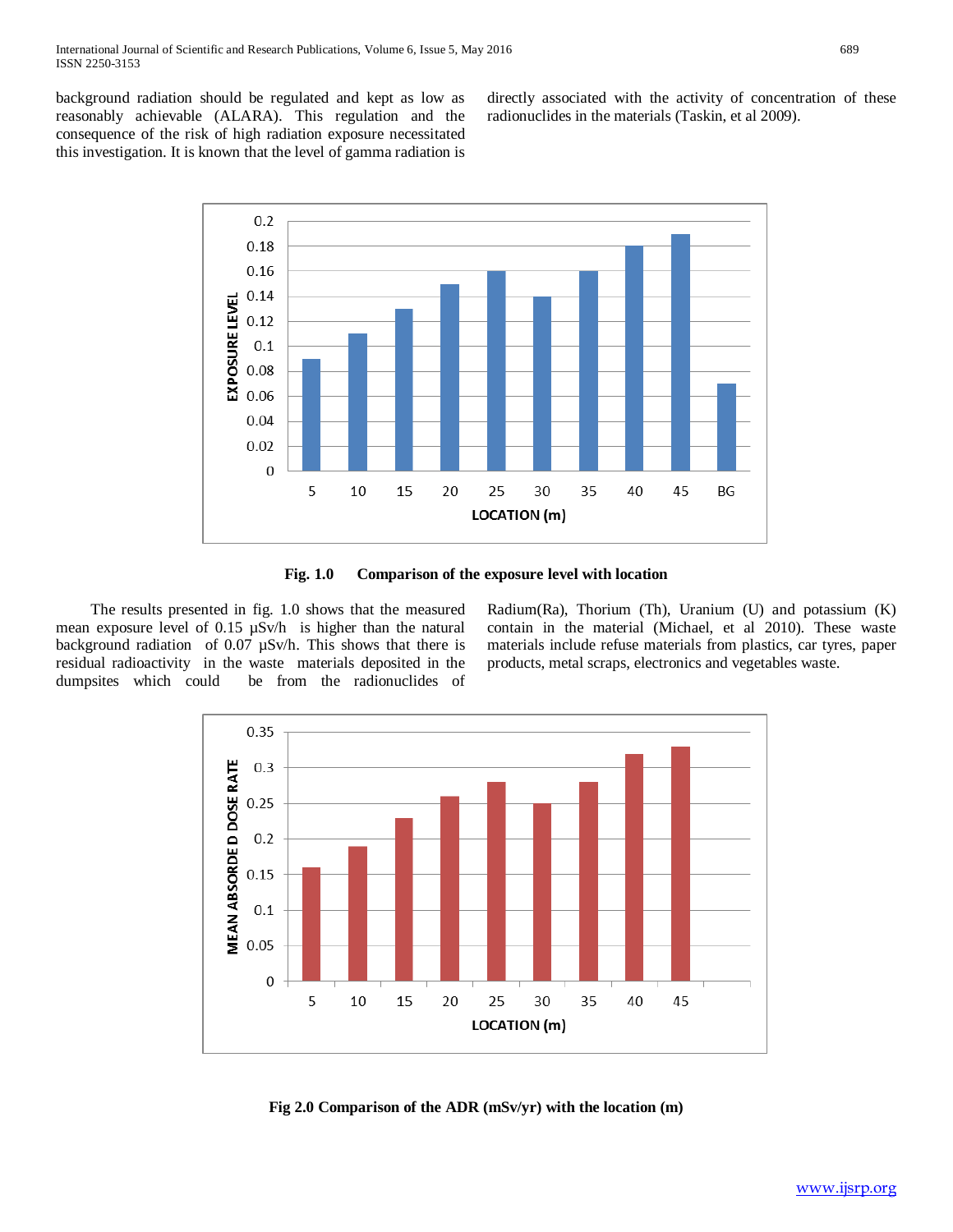The variation in the distribution of the annual absorbed dose rate within the site is shown in fig. 2.0. The mean annual absorbed dose rate of 0.26 mSv/yr was recorded for the dumpsite.



**FIG. 3.0 Calculated outdoor annual effective dose rate compared with ICRP dose limit**

 The calculated annual effective dose rate for outdoor radiation presented in fig.3.0 shows that annual effective dose rate is lower than the ICRP recommended effective dose rate of 1.0 mSv/yr, a limit for the public and the mean lower than the 20 mSv/yr occupational dose limit (NNRA, 2006). The AEDR values (outdoor) is lower than those obtained in similar investigation elsewhere and the worldwide average background radiation of 2.4 mSv/yr (Avwiri and Olatubosun 2014). This could be associated with the difference in the radiation sources and the activity concentrations of the radionuclides in the waste materials investigated. The average total effective dose for outdoor as excess on the background radiation is obtained as 0.18 mSv/yr. This value is lower than the 0.3mSv recommended for building materials as safety limit in the EC guidelines (EC, 1999).

 The average estimated excess cancer lifetime risk (ECLR) of 0.33 x  $10^{-3}$  from the excess gamma radiation from the dumpsite is higher than the world limit of  $0.29x10^{-3}$  (Taskin, et al 2009) while the ECLR from the background radiation is approximately equal to the world average. This should inform the scavengers and workers at the dumpsites to reduce the period of their stay in the site daily and the accumulated years of service eventhough the AEDR is within the permissible limit and the doses are low.

#### VI. CONCLUSION

 The radiation exposure levels in the dumpsite in Uyo metropolis central dumpsite Nigeria have been carried out in order to assess the radiological implications to the workers and the public. The results show that all the radiological hazards indices evaluated were within the acceptable safe limits of 1mSv/yr for the public and the excess effective dose from the dumpsite was below the 0.3mSv/yr. This indicates that the

materials in the dumpsites may not pose any significant radiation hazard to the workers and public.

#### **REFERENCES**

- [1] Alharbi, W. R., Alzahrani, J. H., and Abbady, A. G.E (2011); Assessment of radiation hazards indices from granite rocks of Southern Arabian shield, Kingdom of Saudi Arabia, Australian Journal of Basic and Applied Sciences, 5(6): 672-682
- [2] Akinloye M.K. and Olomo J. B (2005). The radioactivity in some grasses in environment of nuclear research facilities located within the Obafemi Awolowo University, Ile-Ife, Nigeria. Nigerian Journal of Physics. 17 : 219-225
- [3] Avwiri, G.O and Olatubosun, S. A (2014). Assessment of environmental radioactivity in selected dumpsites in Port Harcout, River state, Nigeria. International journal of scientific and technological research, 3 (4) 263-269
- [4] Chibowski, S (2000); Studies of radioactive contaminations and heavy metal contents in vegetables and fruit from Lublin, Poland, Polish journal of environmental studies, 9(4), 249-253
- [5] El ArabiA M, Ahmed N K, Din K S (2008). Assessment for terrestrial gamma radiation doses for some Egyptian granite samples. Radiation Protection Dosimetry. 128;382-5.
- [6] Etuk, S. E., George, N. J., Essien, I. E. and Nwokolo, S. C (2015). Assessment of radiation exposure levels within Ikot Akpaden Campus of Akwa Ibom State University, Nigeria. IOSR Journal of Applied Physics 7(3) 86-91
- [7] Gupta, M and Chauhan, R. P (2011): Estimating radiation dose from building materials. Iran journal of radiation research, 9(3); 187-194
- [8] IAEA (2005) Radiation oncology physics: A handbook for teachers and students. International Atomic Energy Agency. Vienna.
- [9] ICRP (2007) Recommendation of the international commission on radiological protection, ICRP publication 103, Peregamon Press Oxford
- [10] Inyang, S. O., Inyang, I. S and Egbe, N. O.(2009). Radiation exposure levels within timber industries in Calabar, Nigeria. Journal of medical Physics. 34(2) 97-100. Doi: 10. 4103/0971-6203.51937
- [11] Jibiri, N. N and Obarhua, S. T (2013). Indoor and outdoor gamma dose rate exposure levels in major commercial building materials distribution outlets